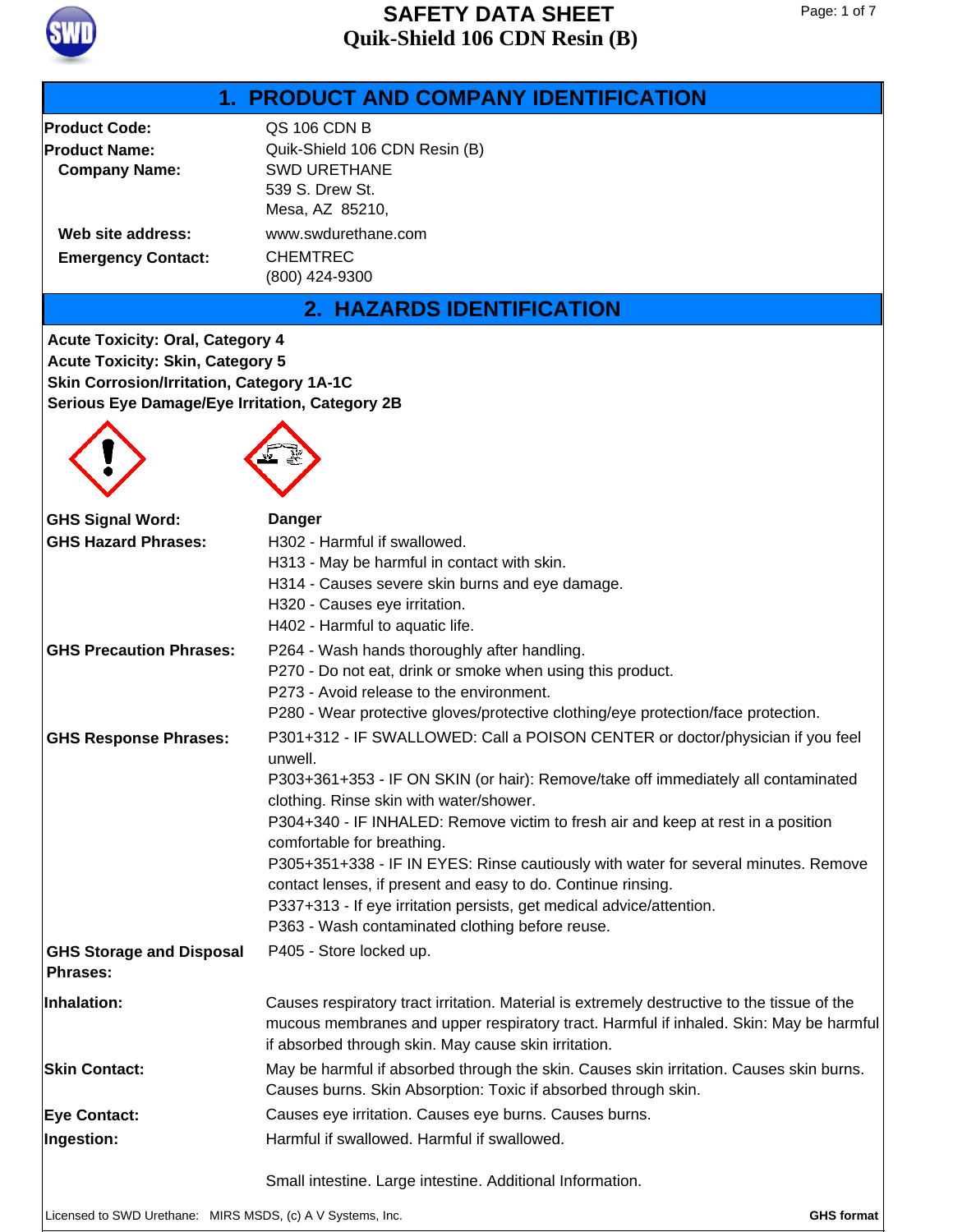

| <b>RTECS: QJ6950000</b>                          |                                               |                                                                                                                                                                                                                                                                                                                                                                                                                                        |                                                                                                                                                                                                                     |  |  |  |
|--------------------------------------------------|-----------------------------------------------|----------------------------------------------------------------------------------------------------------------------------------------------------------------------------------------------------------------------------------------------------------------------------------------------------------------------------------------------------------------------------------------------------------------------------------------|---------------------------------------------------------------------------------------------------------------------------------------------------------------------------------------------------------------------|--|--|--|
|                                                  |                                               |                                                                                                                                                                                                                                                                                                                                                                                                                                        | <b>3. COMPOSITION/INFORMATION ON INGREDIENTS</b>                                                                                                                                                                    |  |  |  |
| CAS#                                             |                                               | <b>Hazardous Components (Chemical Name)</b>                                                                                                                                                                                                                                                                                                                                                                                            | <b>Concentration</b>                                                                                                                                                                                                |  |  |  |
| <b>NA</b><br>Halogenated Phosphate               |                                               |                                                                                                                                                                                                                                                                                                                                                                                                                                        | 40.0 -60.0 %                                                                                                                                                                                                        |  |  |  |
| <b>NA</b>                                        | Amine Catalyst                                |                                                                                                                                                                                                                                                                                                                                                                                                                                        | $2.0 - 10.0 %$                                                                                                                                                                                                      |  |  |  |
|                                                  |                                               |                                                                                                                                                                                                                                                                                                                                                                                                                                        | <b>4. FIRST AID MEASURES</b>                                                                                                                                                                                        |  |  |  |
|                                                  | <b>Emergency and First Aid</b><br>Procedures: |                                                                                                                                                                                                                                                                                                                                                                                                                                        |                                                                                                                                                                                                                     |  |  |  |
| In Case of Inhalation:                           |                                               | If breathed in, move person into fresh air. If not breathing, give artificial respiration.<br>Consult a physician.                                                                                                                                                                                                                                                                                                                     |                                                                                                                                                                                                                     |  |  |  |
| In Case of Skin Contact:                         |                                               | Wash off with soap and plenty of water. Consult a physician. Take off contaminated<br>clothing and shoes immediately. In case of skin contact, flush with copious amounts of<br>water for at least 15 minutes. Call a physician.                                                                                                                                                                                                       |                                                                                                                                                                                                                     |  |  |  |
| In Case of Eye Contact:                          |                                               | Rinse thoroughly with plenty of water for at least 15 minutes and consult a physician.<br>Continue rinsing eyes during transport to hospital. In case of contact with eyes, flush with<br>copious amounts of water for at least 15 minutes. Assure adequate flushing by<br>separating the eyelids with fingers. Call a physician. In case of contact, immediately flush<br>eyes with copious amounts of water for at least 15 minutes. |                                                                                                                                                                                                                     |  |  |  |
| In Case of Ingestion:                            |                                               | Never give anything by mouth to an unconscious person. Rinse mouth with water.<br>Consult a physician. Do NOT induce vomiting. If swallowed, wash out mouth with water<br>provided person is conscious. Call a physician immediately.                                                                                                                                                                                                  |                                                                                                                                                                                                                     |  |  |  |
| <b>Signs and Symptoms Of</b><br><b>Exposure:</b> |                                               | To the best of our knowledge, the chemical, physical, and toxicological properties have<br>not been thoroughly investigated.                                                                                                                                                                                                                                                                                                           |                                                                                                                                                                                                                     |  |  |  |
| <b>Note to Physician:</b>                        |                                               | Consult a physician. Show this safety data sheet to the doctor in attendance. Move out of<br>dangerous area.                                                                                                                                                                                                                                                                                                                           |                                                                                                                                                                                                                     |  |  |  |
|                                                  |                                               |                                                                                                                                                                                                                                                                                                                                                                                                                                        | <b>5. FIRE FIGHTING MEASURES</b>                                                                                                                                                                                    |  |  |  |
| Flash Pt:                                        |                                               | $>$ 400.00 F                                                                                                                                                                                                                                                                                                                                                                                                                           |                                                                                                                                                                                                                     |  |  |  |
| <b>Explosive Limits:</b>                         |                                               | LEL:                                                                                                                                                                                                                                                                                                                                                                                                                                   | UEL:                                                                                                                                                                                                                |  |  |  |
| <b>Autoignition Pt:</b>                          |                                               |                                                                                                                                                                                                                                                                                                                                                                                                                                        |                                                                                                                                                                                                                     |  |  |  |
|                                                  |                                               | For large fires, apply water from as far as possible.                                                                                                                                                                                                                                                                                                                                                                                  | Suitable Extinguishing Media:Use water spray, dry chemical, carbon dioxide, or alcohol-resistant foam. Suitable: For<br>small (incipient) fires, use media such as "alcohol" foam, dry chemical, or carbon dioxide. |  |  |  |
| <b>Fire Fighting Instructions:</b>               |                                               | Wear self contained breathing apparatus for fire fighting if necessary. Protective<br>Equipment: Wear self-contained breathing apparatus and protective clothing to prevent<br>contact with skin and eyes. Specific Hazard(s): Emits toxic fumes under fire conditions.                                                                                                                                                                |                                                                                                                                                                                                                     |  |  |  |
| Hazards:                                         | <b>Flammable Properties and</b>               |                                                                                                                                                                                                                                                                                                                                                                                                                                        |                                                                                                                                                                                                                     |  |  |  |
|                                                  | <b>Hazardous Combustion</b>                   |                                                                                                                                                                                                                                                                                                                                                                                                                                        |                                                                                                                                                                                                                     |  |  |  |
| <b>Products:</b>                                 |                                               |                                                                                                                                                                                                                                                                                                                                                                                                                                        |                                                                                                                                                                                                                     |  |  |  |
|                                                  |                                               |                                                                                                                                                                                                                                                                                                                                                                                                                                        |                                                                                                                                                                                                                     |  |  |  |
|                                                  |                                               |                                                                                                                                                                                                                                                                                                                                                                                                                                        |                                                                                                                                                                                                                     |  |  |  |
|                                                  |                                               |                                                                                                                                                                                                                                                                                                                                                                                                                                        |                                                                                                                                                                                                                     |  |  |  |
|                                                  |                                               |                                                                                                                                                                                                                                                                                                                                                                                                                                        |                                                                                                                                                                                                                     |  |  |  |
|                                                  |                                               |                                                                                                                                                                                                                                                                                                                                                                                                                                        |                                                                                                                                                                                                                     |  |  |  |
|                                                  |                                               | Licensed to SWD Urethane: MIRS MSDS, (c) A V Systems, Inc.                                                                                                                                                                                                                                                                                                                                                                             | <b>GHS format</b>                                                                                                                                                                                                   |  |  |  |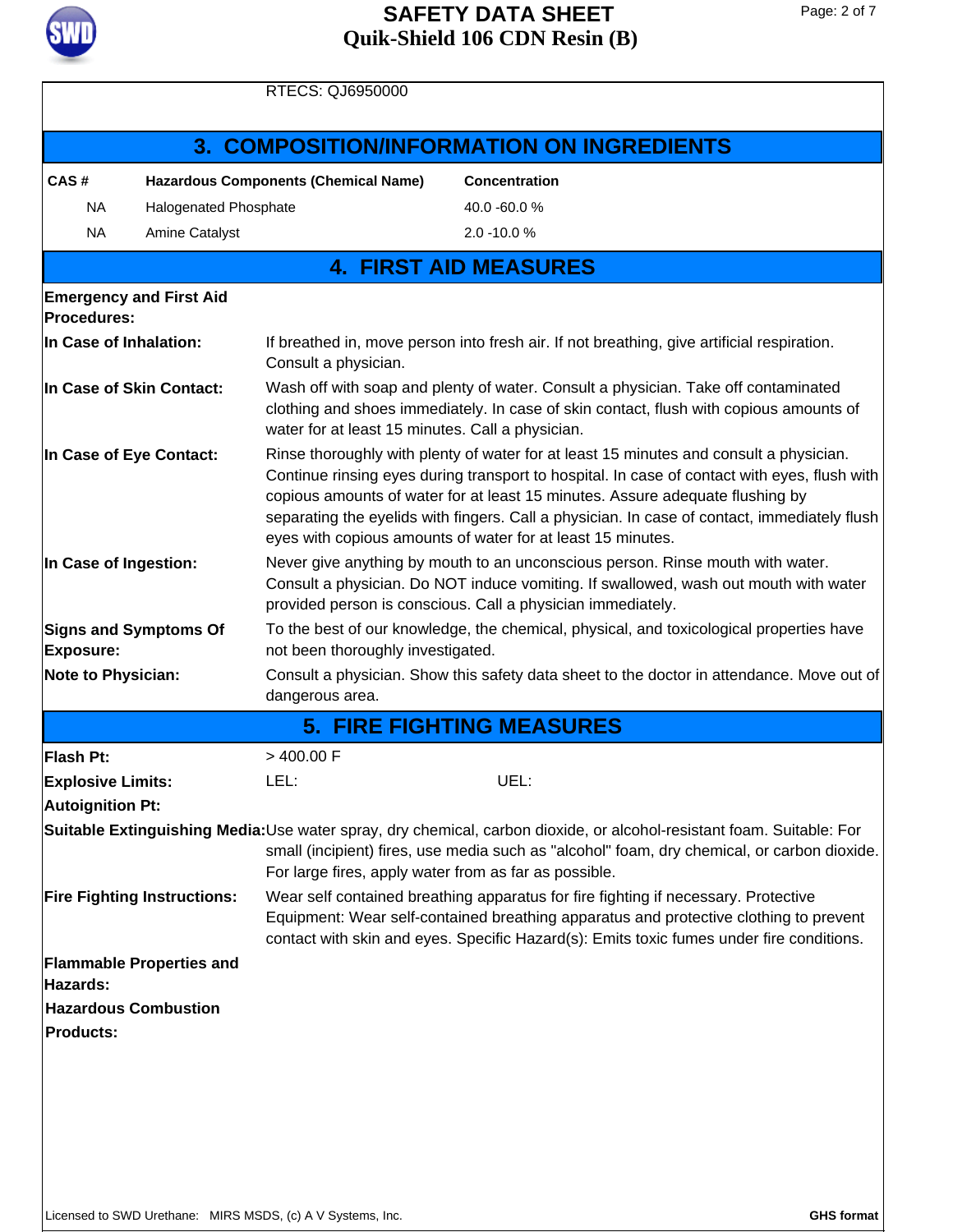

# **Quik-Shield 106 CDN Resin (B) SAFETY DATA SHEET**

|                                                                                 | <b>6. ACCIDENTAL RELEASE MEASURES</b>                                                                                                                                                                                                                                                                                                                                                                                                                                                                                                                                                                                                                |  |  |  |
|---------------------------------------------------------------------------------|------------------------------------------------------------------------------------------------------------------------------------------------------------------------------------------------------------------------------------------------------------------------------------------------------------------------------------------------------------------------------------------------------------------------------------------------------------------------------------------------------------------------------------------------------------------------------------------------------------------------------------------------------|--|--|--|
| <b>Steps To Be Taken In Case</b><br><b>Material Is Released Or</b><br>Spilled:  | Personal precautions.<br>Use personal protective equipment. Avoid breathing vapors, mist or gas. Ensure<br>adequate ventilation.<br>Environmental precautions.<br>Do not let product enter drains.                                                                                                                                                                                                                                                                                                                                                                                                                                                   |  |  |  |
|                                                                                 | Soak up with inert absorbent material and dispose of as hazardous waste. Keep in<br>suitable, closed containers for disposal. Evacuate personnel to safe areas.<br>PROCEDURE TO BE FOLLOWED IN CASE OF LEAK OR SPILL. PROCEDURE(S) OF<br>PERSONAL PRECAUTION(S)<br>Wear self-contained breathing apparatus, rubber boots, and heavy rubber gloves.<br>Methods for cleaning up.<br>Cover with dry lime or soda ash, pick up, keep in a closed container, and hold for waste<br>disposal. Wear respirator, chemical safety goggles, rubber boots, and heavy rubber<br>gloves.<br>Ventilate area and wash spill site after material pickup is complete. |  |  |  |
|                                                                                 | <b>7. HANDLING AND STORAGE</b>                                                                                                                                                                                                                                                                                                                                                                                                                                                                                                                                                                                                                       |  |  |  |
| Handling:                                                                       | <b>Precautions To Be Taken in</b> Avoid inhalation of vapor or mist.<br>Normal measures for preventive fire protection. User Exposure: Avoid contact with eyes,<br>skin, and clothing.                                                                                                                                                                                                                                                                                                                                                                                                                                                               |  |  |  |
| <b>Precautions To Be Taken in</b><br>Storing:                                   | Keep container tightly closed in a dry and well-ventilated place. Containers which are<br>opened must be carefully resealed and kept upright to prevent leakage. Suitable: Keep<br>away from heat and open flame. Store in a cool, dry place. Hygroscopic.                                                                                                                                                                                                                                                                                                                                                                                           |  |  |  |
|                                                                                 | 8. EXPOSURE CONTROLS/PERSONAL PROTECTION                                                                                                                                                                                                                                                                                                                                                                                                                                                                                                                                                                                                             |  |  |  |
| CAS#<br><b>Partial Chemical Name</b>                                            | <b>OSHA TWA</b><br><b>ACGIH TWA</b><br><b>Other Limits</b>                                                                                                                                                                                                                                                                                                                                                                                                                                                                                                                                                                                           |  |  |  |
| <b>NA</b><br><b>Halogenated Phosphate</b><br><b>NA</b><br><b>Amine Catalyst</b> | TLV: 0.05 ppm<br>STEL: 0.15 ppm                                                                                                                                                                                                                                                                                                                                                                                                                                                                                                                                                                                                                      |  |  |  |
| <b>Respiratory Equipment</b><br>(Specify Type):                                 | If the respirator is the sole means of protection, use a full-face supplied air respirator.<br>Use respirators and components tested and approved under appropriate government<br>standards such as NIOSH (US) or CEN (EU). (EU). Hand: Compatible chemical-resistant<br>gloves. is not required. Where protection is desired, use multi-purpose combination (US)<br>or type ABEK (EN 14387) respirator cartridges.                                                                                                                                                                                                                                  |  |  |  |
| <b>Eye Protection:</b>                                                          | Face shield and safety glasses. Tightly fitting safety goggles. Faceshield (8-inch<br>minimum). Use equipment for eye protection tested and approved under appropriate<br>government standards such as NIOSH (US) or EN 166(EU). Chemical safety goggles.                                                                                                                                                                                                                                                                                                                                                                                            |  |  |  |
| <b>Protective Gloves:</b>                                                       | Handle with gloves. Use proper glove removal technique (without touching glove's outer<br>surface) to avoid skin contact with this product. Dispose of contaminated gloves after use<br>in accordance with applicable laws and good laboratory practices. Wash and dry hands.<br>Hand: Compatible chemical-resistant gloves. Eyes: Chemical safety goggles.                                                                                                                                                                                                                                                                                          |  |  |  |
| <b>Other Protective Clothing:</b>                                               | Choose body protection according to the amount and concentration of the dangerous<br>substance at the work place. Complete suit protecting against chemicals.                                                                                                                                                                                                                                                                                                                                                                                                                                                                                        |  |  |  |
| <b>Engineering Controls</b><br>(Ventilation etc.):                              | Use only in a chemical fume hood. Safety shower and eye bath. Mechanical exhaust<br>required.                                                                                                                                                                                                                                                                                                                                                                                                                                                                                                                                                        |  |  |  |
| Work/Hygienic/Maintenance<br><b>Practices:</b>                                  | Handle in accordance with good industrial hygiene and safety practice. Wash hands<br>before breaks and at the end of workday. Wash contaminated clothing before reuse.<br>Discard contaminated shoes. Wash thoroughly after handling.                                                                                                                                                                                                                                                                                                                                                                                                                |  |  |  |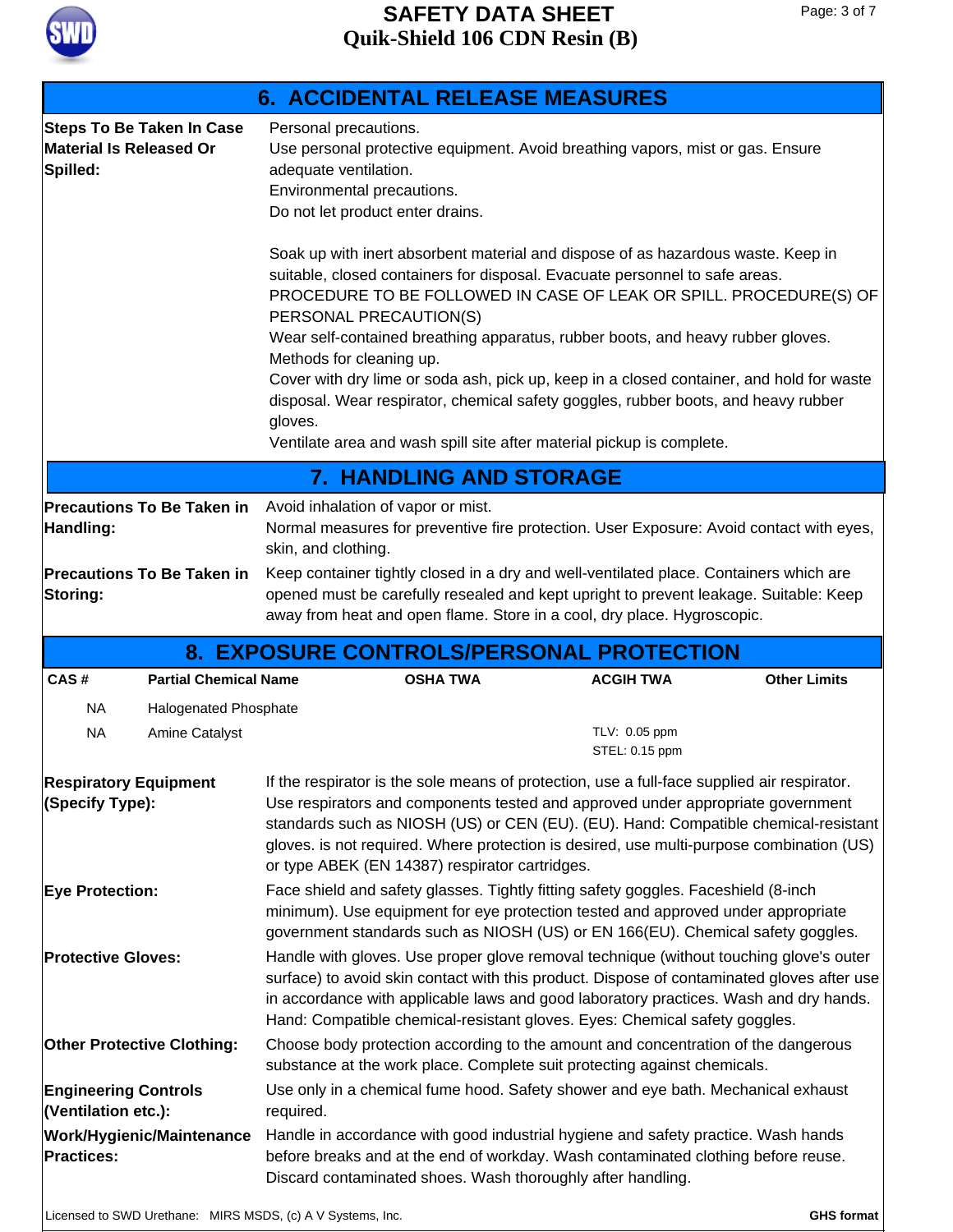

# **Quik-Shield 106 CDN Resin (B) SAFETY DATA SHEET**

Page: 4 of 7

|                                                      | <b>EXPOSURE LIMITS, RTECS.</b><br>Country Source Type Value.<br>USA ACGIH TWA 0.05 PPM<br>Remarks: Skin.<br>STEL 0.15 PPM<br><b>EXPOSURE LIMITS.</b><br>USA TWA 0.05 ppm<br>USA STEL 0.15 ppm                                              |
|------------------------------------------------------|--------------------------------------------------------------------------------------------------------------------------------------------------------------------------------------------------------------------------------------------|
|                                                      | <b>9. PHYSICAL AND CHEMICAL PROPERTIES</b>                                                                                                                                                                                                 |
| <b>Physical States:</b>                              | $[$ ] Gas<br>[X] Liquid<br>[ ] Solid                                                                                                                                                                                                       |
| <b>Appearance and Odor:</b>                          | Viscous.<br>Musty.                                                                                                                                                                                                                         |
| pH:                                                  |                                                                                                                                                                                                                                            |
| <b>Melting Point:</b>                                |                                                                                                                                                                                                                                            |
| <b>Boiling Point:</b>                                |                                                                                                                                                                                                                                            |
| <b>Flash Pt:</b>                                     | $>$ 400.00 F                                                                                                                                                                                                                               |
| <b>Evaporation Rate:</b>                             |                                                                                                                                                                                                                                            |
| Flammability (solid, gas):                           |                                                                                                                                                                                                                                            |
| <b>Explosive Limits:</b>                             | LEL:<br>UEL:                                                                                                                                                                                                                               |
| Vapor Pressure (vs. Air or<br>mm Hg):                | $\mathbf 1$                                                                                                                                                                                                                                |
| Vapor Density (vs. Air = 1):                         |                                                                                                                                                                                                                                            |
| Specific Gravity (Water = 1):                        |                                                                                                                                                                                                                                            |
| <b>Solubility in Water:</b>                          |                                                                                                                                                                                                                                            |
| <b>Octanol/Water Partition</b>                       |                                                                                                                                                                                                                                            |
| Coefficient:                                         |                                                                                                                                                                                                                                            |
| <b>Autoignition Pt:</b>                              |                                                                                                                                                                                                                                            |
| <b>Decomposition Temperature:</b>                    |                                                                                                                                                                                                                                            |
| <b>Viscosity:</b>                                    |                                                                                                                                                                                                                                            |
|                                                      | <b>10. STABILITY AND REACTIVITY</b>                                                                                                                                                                                                        |
| Stability:                                           | Unstable [ ]<br>Stable [X]                                                                                                                                                                                                                 |
| <b>Conditions To Avoid -</b><br>Instability:         | No data available.                                                                                                                                                                                                                         |
| Avoid:                                               | Incompatibility - Materials To No dangerous reaction known under conditions of normal use. Avoid moisture. Avoid<br>direct Sunlight. Avoid excessive temperatures. Mineral acids, acids (organic, sodium<br>hypochlorite). Corrodes metal. |
|                                                      | Hazardous Decomposition or formed under fire conditions. Carbon oxides,                                                                                                                                                                    |
| <b>Byproducts:</b>                                   | Phosphorous oxides, Hydrogen chloride gas,                                                                                                                                                                                                 |
|                                                      | Thermal decomposition 244 °C nitrogen oxides (NOx), Carbon monoxide, Carbon<br>dioxide, Nitrogen oxides, Ammonia, Nitric acid.                                                                                                             |
| <b>Possibility of Hazardous</b><br><b>Reactions:</b> | Will occur [ ]<br>Will not occur [X]                                                                                                                                                                                                       |
| <b>Conditions To Avoid -</b>                         |                                                                                                                                                                                                                                            |
| <b>Hazardous Reactions:</b>                          |                                                                                                                                                                                                                                            |
|                                                      |                                                                                                                                                                                                                                            |
|                                                      |                                                                                                                                                                                                                                            |
|                                                      |                                                                                                                                                                                                                                            |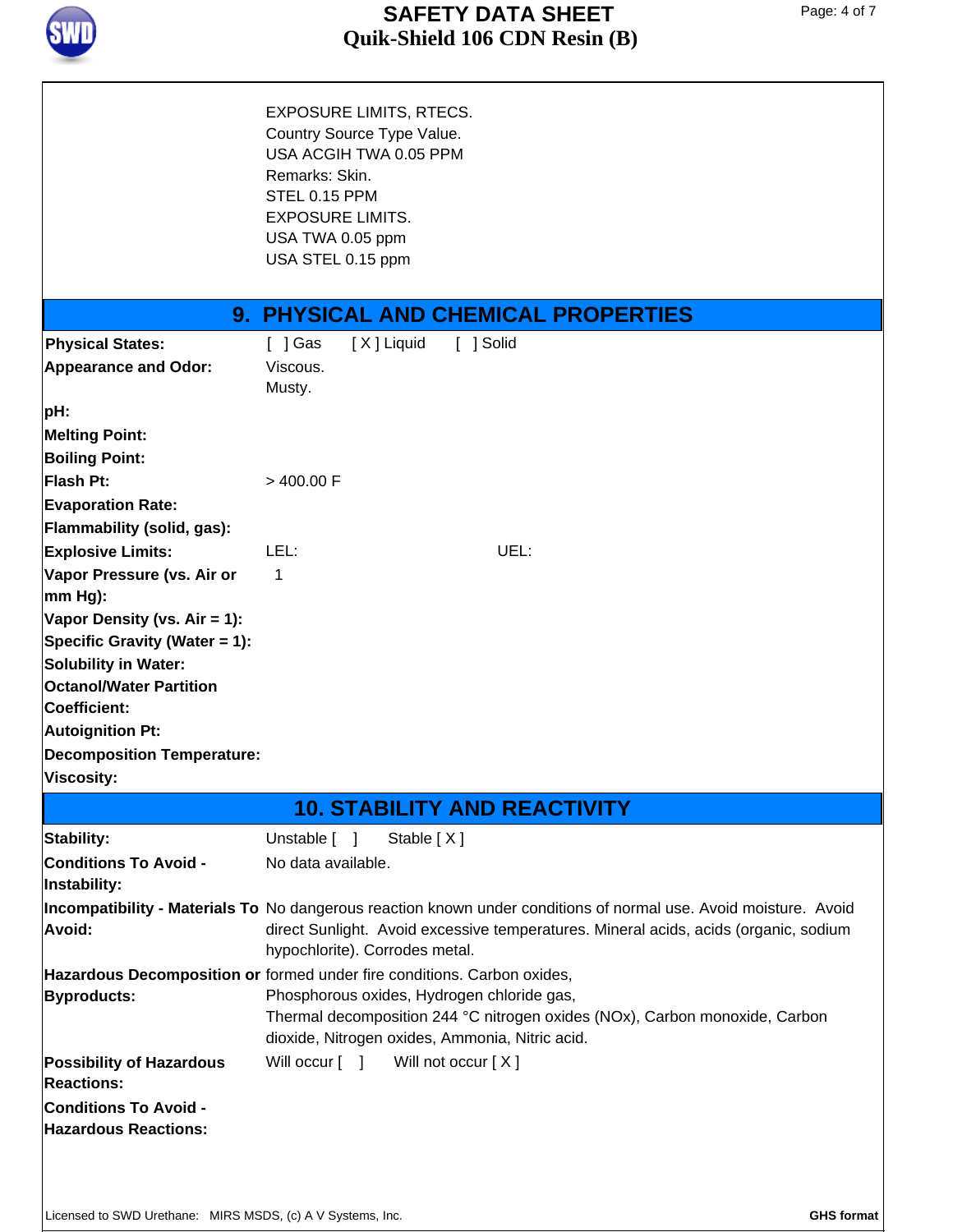

|                                                            | <b>11. TOXICOLOGICAL INFORMATION</b>                                                                                                                                                                                                                                                                                                                                                                                                                                                                                                                                   |  |  |  |  |
|------------------------------------------------------------|------------------------------------------------------------------------------------------------------------------------------------------------------------------------------------------------------------------------------------------------------------------------------------------------------------------------------------------------------------------------------------------------------------------------------------------------------------------------------------------------------------------------------------------------------------------------|--|--|--|--|
| <b>Toxicological Information:</b>                          | CAS# NA:                                                                                                                                                                                                                                                                                                                                                                                                                                                                                                                                                               |  |  |  |  |
|                                                            | Skin corrosion/irritation, Skin sensitization, This product does not contain any relevant<br>quantities of materials with critical values that have to be monitored in the workplace.,<br>Rabbit, 0.000, Mild.                                                                                                                                                                                                                                                                                                                                                         |  |  |  |  |
|                                                            | Results:<br>Sense Organs and Special Senses (Nose, Eye, Ear, and Taste): Eye: Lacrimation.<br>Behavioral: Tremor.                                                                                                                                                                                                                                                                                                                                                                                                                                                      |  |  |  |  |
|                                                            | Lungs, Thorax, or Respiration: Cyanosis.                                                                                                                                                                                                                                                                                                                                                                                                                                                                                                                               |  |  |  |  |
| <b>Irritation or Corrosion:</b>                            | Skin - rabbit - Mild skin irritation - 24 h.                                                                                                                                                                                                                                                                                                                                                                                                                                                                                                                           |  |  |  |  |
|                                                            | Serious eye damage/eye irritation:<br>Skin - rabbit - Corrosive.<br>Eyes - rabbit - Severe eye irritation.                                                                                                                                                                                                                                                                                                                                                                                                                                                             |  |  |  |  |
| <b>Carcinogenicity/Other</b>                               | Carcinogenicity.                                                                                                                                                                                                                                                                                                                                                                                                                                                                                                                                                       |  |  |  |  |
| Information:                                               | IARC: No component of this product present at levels greater than or equal to 0.1% is<br>identified as probable, possible or confirmed human carcinogen by IARC.<br>ACGIH: No component of this product present at levels greater than or equal to 0.1% is<br>identified as a carcinogen or potential carcinogen by ACGIH.<br>NTP: No component of this product present at levels greater than or equal to 0.1% is<br>identified as a known or anticipated carcinogen by NTP.<br>OSHA: No component of this product present at levels greater than or equal to 0.1% is |  |  |  |  |
|                                                            | identified as a carcinogen or potential carcinogen by OSHA.                                                                                                                                                                                                                                                                                                                                                                                                                                                                                                            |  |  |  |  |
| CAS#                                                       | <b>Hazardous Components (Chemical Name)</b><br><b>IARC</b><br><b>NTP</b><br><b>OSHA</b><br><b>ACGIH</b>                                                                                                                                                                                                                                                                                                                                                                                                                                                                |  |  |  |  |
| <b>NA</b><br><b>Halogenated Phosphate</b>                  |                                                                                                                                                                                                                                                                                                                                                                                                                                                                                                                                                                        |  |  |  |  |
| Amine Catalyst<br><b>NA</b>                                |                                                                                                                                                                                                                                                                                                                                                                                                                                                                                                                                                                        |  |  |  |  |
|                                                            | <b>12. ECOLOGICAL INFORMATION</b>                                                                                                                                                                                                                                                                                                                                                                                                                                                                                                                                      |  |  |  |  |
| <b>Persistence and</b>                                     | No data available.                                                                                                                                                                                                                                                                                                                                                                                                                                                                                                                                                     |  |  |  |  |
| Degradability:                                             | Biodegradability:                                                                                                                                                                                                                                                                                                                                                                                                                                                                                                                                                      |  |  |  |  |
| <b>Bioaccumulative Potential:</b>                          | No data available.                                                                                                                                                                                                                                                                                                                                                                                                                                                                                                                                                     |  |  |  |  |
| <b>Mobility in Soil:</b>                                   | No data available.                                                                                                                                                                                                                                                                                                                                                                                                                                                                                                                                                     |  |  |  |  |
|                                                            |                                                                                                                                                                                                                                                                                                                                                                                                                                                                                                                                                                        |  |  |  |  |
|                                                            | <b>13. DISPOSAL CONSIDERATIONS</b>                                                                                                                                                                                                                                                                                                                                                                                                                                                                                                                                     |  |  |  |  |
| <b>Waste Disposal Method:</b>                              | Product.<br>Observe all federal, state, and local environmental regulations. Contact a licensed<br>professional waste disposal service to dispose of this material.                                                                                                                                                                                                                                                                                                                                                                                                    |  |  |  |  |
|                                                            | Contaminated packaging.<br>Dispose of as unused product. Offer surplus and non-recyclable solutions to a licensed<br>disposal company. APPROPRIATE METHOD OF DISPOSAL OF SUBSTANCE OR<br>PREPARATION. This combustible material may be burned in a chemical incinerator<br>equipped with an afterburner and scrubber.                                                                                                                                                                                                                                                  |  |  |  |  |
|                                                            | <b>14. TRANSPORT INFORMATION</b>                                                                                                                                                                                                                                                                                                                                                                                                                                                                                                                                       |  |  |  |  |
| <b>GHS Classification:</b>                                 | Acute Toxicity: Oral, Category 4 - Warning! Harmful if swallowed<br>Acute Toxicity: Skin, Category 5 - Warning! May be harmful in contact with skin<br>Skin Corrosion/Irritation, Category 1A-1C - Danger! Causes severe skin burns and eye<br>damage<br>Serious Eye Damage/Eye Irritation, Category 2B - Warning! Causes eye irritation                                                                                                                                                                                                                               |  |  |  |  |
| Licensed to SWD Urethane: MIRS MSDS, (c) A V Systems, Inc. | <b>GHS format</b>                                                                                                                                                                                                                                                                                                                                                                                                                                                                                                                                                      |  |  |  |  |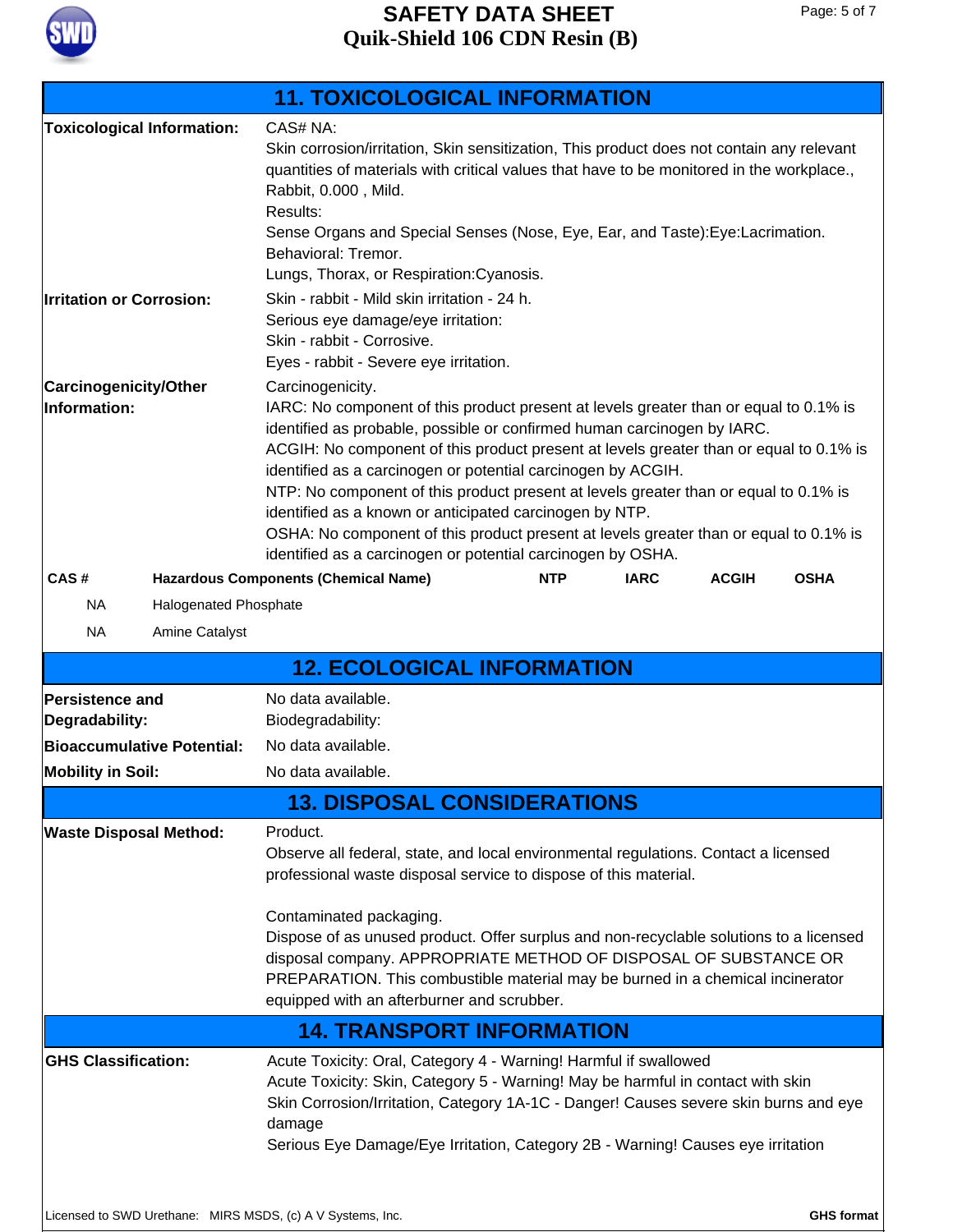

# **Quik-Shield 106 CDN Resin (B) SAFETY DATA SHEET**

|                                                                            | <b>LAND TRANSPORT (US DOT):</b>           |                                                                                                                                                                                                |                                                                                                                                                                                                                                                                                      |                                      |                                                                                                                                                                           |  |  |
|----------------------------------------------------------------------------|-------------------------------------------|------------------------------------------------------------------------------------------------------------------------------------------------------------------------------------------------|--------------------------------------------------------------------------------------------------------------------------------------------------------------------------------------------------------------------------------------------------------------------------------------|--------------------------------------|---------------------------------------------------------------------------------------------------------------------------------------------------------------------------|--|--|
|                                                                            | DOT Proper Shipping Name: Not Regulated.  |                                                                                                                                                                                                |                                                                                                                                                                                                                                                                                      |                                      |                                                                                                                                                                           |  |  |
| <b>DOT Hazard Class:</b>                                                   |                                           |                                                                                                                                                                                                |                                                                                                                                                                                                                                                                                      |                                      |                                                                                                                                                                           |  |  |
| <b>UN/NA Number:</b>                                                       |                                           |                                                                                                                                                                                                |                                                                                                                                                                                                                                                                                      |                                      |                                                                                                                                                                           |  |  |
| <b>LAND TRANSPORT (Canadian TDG):</b>                                      |                                           |                                                                                                                                                                                                |                                                                                                                                                                                                                                                                                      |                                      |                                                                                                                                                                           |  |  |
|                                                                            | <b>TDG Shipping Name:</b>                 | Not Regulated.                                                                                                                                                                                 |                                                                                                                                                                                                                                                                                      |                                      |                                                                                                                                                                           |  |  |
| <b>UN Number:</b><br><b>Hazard Class:</b>                                  |                                           |                                                                                                                                                                                                |                                                                                                                                                                                                                                                                                      |                                      |                                                                                                                                                                           |  |  |
|                                                                            |                                           |                                                                                                                                                                                                | <b>TDG Classification:</b>                                                                                                                                                                                                                                                           |                                      |                                                                                                                                                                           |  |  |
|                                                                            | <b>LAND TRANSPORT (European ADR/RID):</b> |                                                                                                                                                                                                |                                                                                                                                                                                                                                                                                      |                                      |                                                                                                                                                                           |  |  |
| <b>ADR/RID Shipping Name:</b><br>Not dangerous goods.<br><b>UN Number:</b> |                                           |                                                                                                                                                                                                |                                                                                                                                                                                                                                                                                      |                                      |                                                                                                                                                                           |  |  |
| <b>Hazard Class:</b>                                                       |                                           |                                                                                                                                                                                                |                                                                                                                                                                                                                                                                                      |                                      |                                                                                                                                                                           |  |  |
|                                                                            | <b>MARINE TRANSPORT (IMDG/IMO):</b>       |                                                                                                                                                                                                |                                                                                                                                                                                                                                                                                      |                                      |                                                                                                                                                                           |  |  |
|                                                                            | <b>IMDG/IMO Shipping Name:</b>            | Not Regulated.                                                                                                                                                                                 |                                                                                                                                                                                                                                                                                      |                                      |                                                                                                                                                                           |  |  |
|                                                                            | AIR TRANSPORT (ICAO/IATA):                |                                                                                                                                                                                                |                                                                                                                                                                                                                                                                                      |                                      |                                                                                                                                                                           |  |  |
|                                                                            | <b>ICAO/IATA Shipping Name:</b>           | Not Regulated.                                                                                                                                                                                 |                                                                                                                                                                                                                                                                                      |                                      |                                                                                                                                                                           |  |  |
|                                                                            |                                           | <b>15. REGULATORY INFORMATION</b>                                                                                                                                                              |                                                                                                                                                                                                                                                                                      |                                      |                                                                                                                                                                           |  |  |
|                                                                            |                                           | EPA SARA (Superfund Amendments and Reauthorization Act of 1986) Lists                                                                                                                          |                                                                                                                                                                                                                                                                                      |                                      |                                                                                                                                                                           |  |  |
| CAS#                                                                       |                                           | <b>Hazardous Components (Chemical Name)</b>                                                                                                                                                    | S. 302 (EHS)                                                                                                                                                                                                                                                                         | S. 304 RQ                            | S. 313 (TRI)                                                                                                                                                              |  |  |
| NA.                                                                        | Halogenated Phosphate                     |                                                                                                                                                                                                | No.                                                                                                                                                                                                                                                                                  | No.                                  | No                                                                                                                                                                        |  |  |
| NA.                                                                        | <b>Amine Catalyst</b>                     |                                                                                                                                                                                                | No                                                                                                                                                                                                                                                                                   | No.                                  | No                                                                                                                                                                        |  |  |
| CAS#                                                                       |                                           | <b>Hazardous Components (Chemical Name)</b>                                                                                                                                                    | <b>Other US EPA or State Lists</b>                                                                                                                                                                                                                                                   |                                      |                                                                                                                                                                           |  |  |
| <b>NA</b>                                                                  | Halogenated Phosphate                     |                                                                                                                                                                                                |                                                                                                                                                                                                                                                                                      |                                      |                                                                                                                                                                           |  |  |
| NA                                                                         | <b>Amine Catalyst</b>                     |                                                                                                                                                                                                | CAA HAP, ODC: No; CWA NPDES: No; TSCA: Yes -<br>Inventory, 8D TERM; CA PROP.65: No; CA TAC, Title 8: No;<br>MA Oil/HazMat: No; MI CMR, Part 5: No; NC TAP: No; NJ<br>EHS: No; NY Part 597: No; PA HSL: No; SC TAP: No; WI<br>Air: No<br>CAA HAP, ODC: No; CWA NPDES: No; TSCA: Yes - |                                      |                                                                                                                                                                           |  |  |
|                                                                            |                                           |                                                                                                                                                                                                |                                                                                                                                                                                                                                                                                      |                                      | Inventory; CA PROP.65: No; CA TAC, Title 8: No; MA<br>Oil/HazMat: No; MI CMR, Part 5: No; NC TAP: No; NJ EHS:<br>No; NY Part 597: No; PA HSL: No; SC TAP: No; WI Air: Yes |  |  |
| CAS#                                                                       |                                           | <b>Hazardous Components (Chemical Name)</b>                                                                                                                                                    | <b>International Regulatory Lists</b>                                                                                                                                                                                                                                                |                                      |                                                                                                                                                                           |  |  |
| <b>NA</b>                                                                  | Halogenated Phosphate                     |                                                                                                                                                                                                |                                                                                                                                                                                                                                                                                      | Canadian DSL: Yes; Canadian NDSL: No |                                                                                                                                                                           |  |  |
| NA                                                                         | Amine Catalyst                            |                                                                                                                                                                                                |                                                                                                                                                                                                                                                                                      | Canadian DSL: Yes; Canadian NDSL: No |                                                                                                                                                                           |  |  |
| <b>Regulatory Information:</b>                                             |                                           | This product contains no chemicals subject to the reporting requirements of section 313<br>of Title III of the Superfund Amendments and Reauthorization Act (SARA) of 1986 40<br>CFR part 372. |                                                                                                                                                                                                                                                                                      |                                      |                                                                                                                                                                           |  |  |
|                                                                            |                                           |                                                                                                                                                                                                |                                                                                                                                                                                                                                                                                      |                                      |                                                                                                                                                                           |  |  |